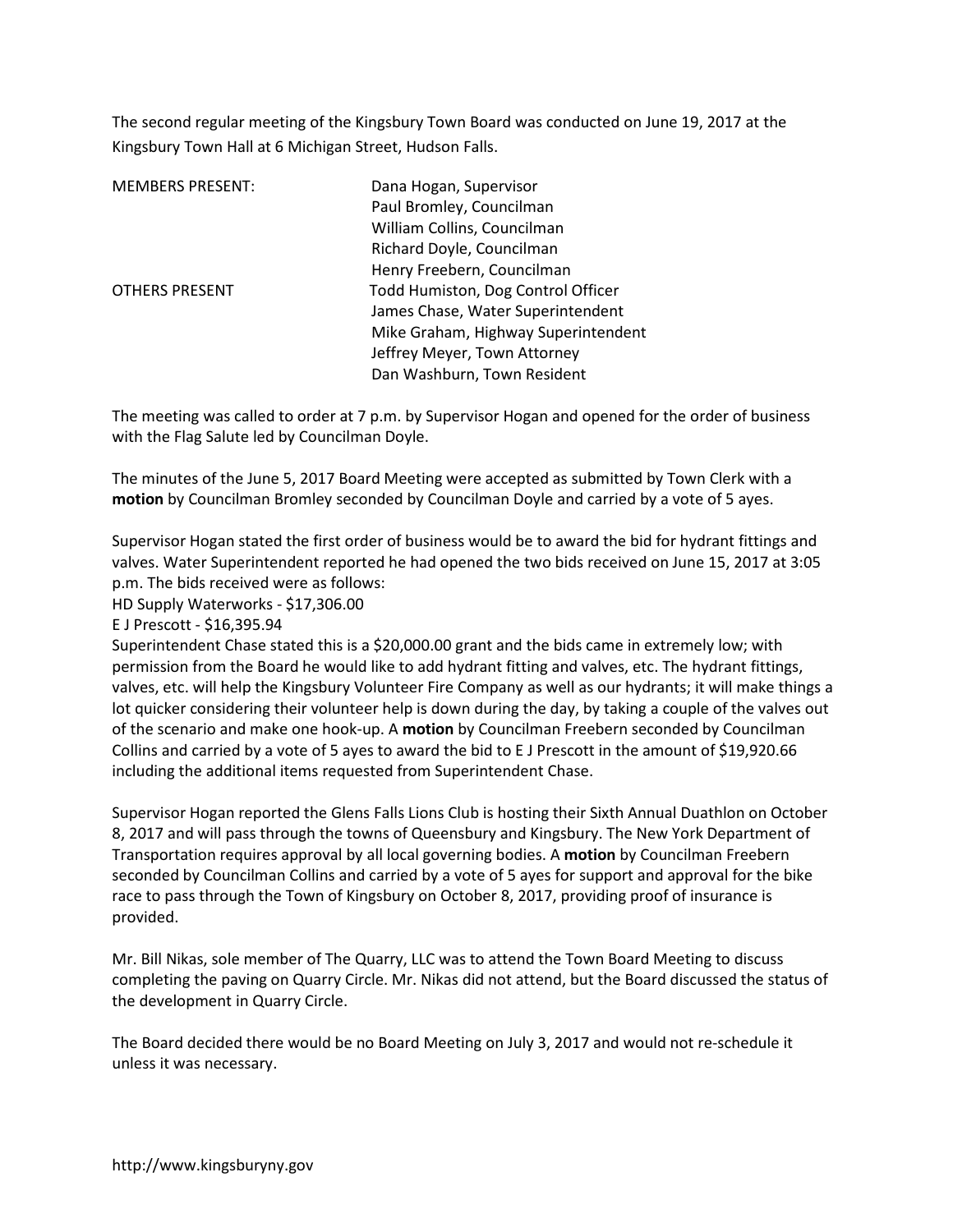A **motion** by Councilman Freebern seconded by Councilman Collins and carried by a vote of 5 ayes in support of the County's plan for counsel at initial appearance coverage as follows:

# **TOWN BOARD OF THE TOWN OF KINGSBURY COUNTY OF WASHINGTON, STATE OF NEW YORK**

RESOLUTION NUMBER 12 OF 2017 Adopted June 19, 2017

Introduced by Councilman Freebern who moved its adoption Seconded by Councilman Collins

## **RESOLUTION REGARDING CENTRALIZED ARRAIGNMENTS**

**WHEREAS,** Washington County is submitting a plan for counsel at initial appearance coverage for arraignments in local courts; and

**WHEREAS**, the plan provides for a central arraignment part conducted twice a day at the Washington County jail rather than at the town or village location of the arrest; and

**WHEREAS**, this plan requires the cooperation of the various local town and village justices; and

**WHEREAS**, this plan should assure consistency in representation as well as in the after hour schedules of the various town and village justices; and

**WHEREAS**, state funding is available to provide for the expenses of the justices as they travel to Fort Edward; and

**WHEREAS**, this program will promote efficiencies among the town and village justices as well as county operations providing for mutual cooperation of the County's municipalities; now therefore be it

**RESOLVED**, the Town of Kingsbury hereby indicates its support for the County's plan for Counsel at initial appearance coverage for arraignments in local courts.

LEGAL UPDATE: Attorney Meyer reported there was a meeting with China Rail and would like an executive session to discuss.

Supervisor Hogan reported he had received a phone message from Mr. & Mrs. Alger, residents of 1007 Dix Avenue, asking if the Town could address some items with the site of the chlorination building that they are concerned about. The chlorination station is located next door to the Alger's home. They were concerned about the high grass; Supervisor Hogan explained the situation the Town had with the mower and the grass was cut the next day. They have three things they would like to be done. They would like the building to be darker to hide the black spots that are growing on the building, they would like the drainage issue addressed, they feel they are experiencing run-off from the Town's property which is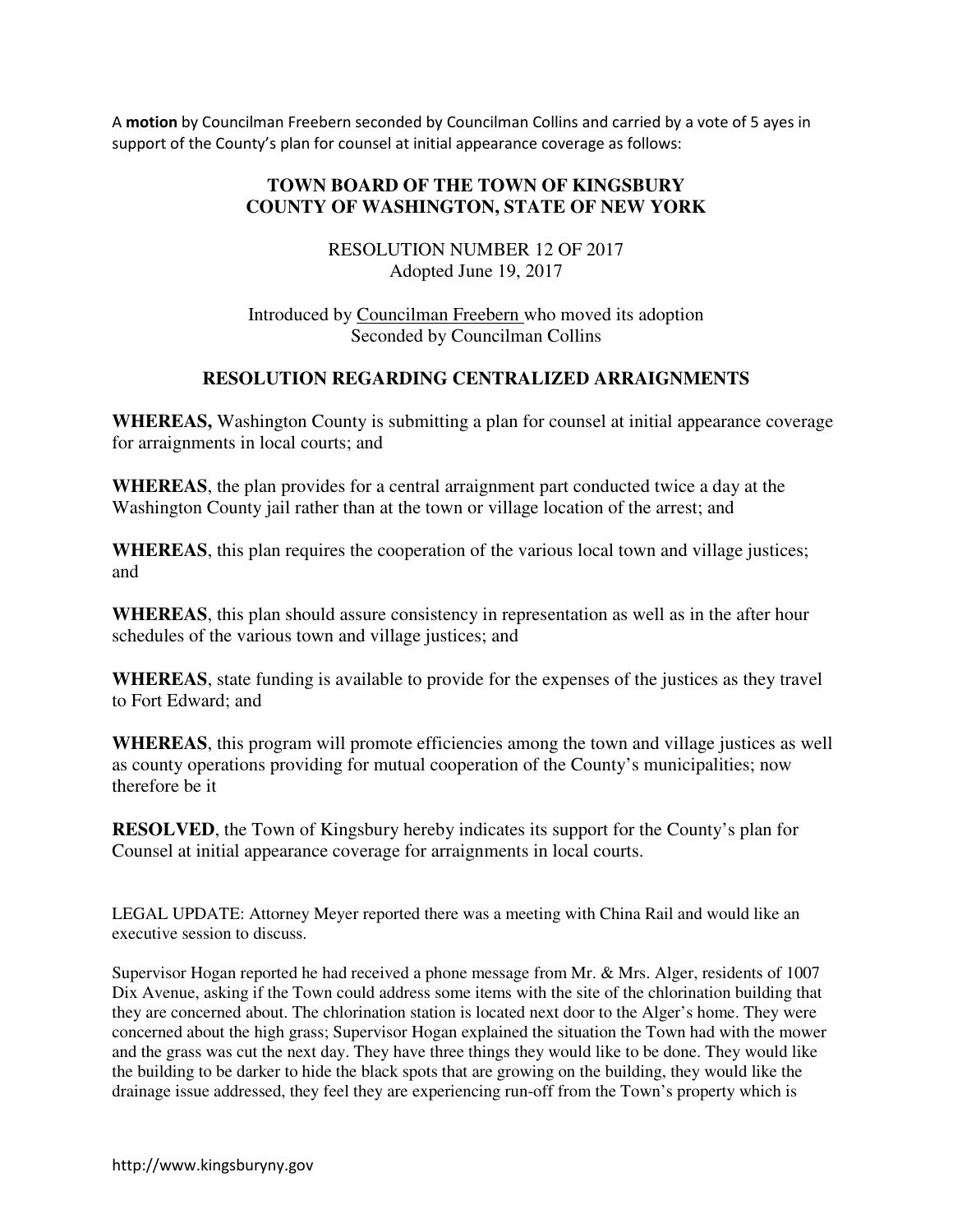spilling into their driveway; and the on the corner of the lot that is closest to theirs, at one time there was grass and they would like it re-seeded. They feel all of these have impacted the quality of their driveway and their home. A discussion followed with the Board and Water Superintendent James Chase. After discussion it was determined that Supervisor Hogan will reach out to Mike Gray of the Alternative Sentencing Program to see if someone could paint the building. Mr. Chase will make sure the building is pressure-washed and Ian Miller will be contacted to address the problem with the water run off the Alger's are experiencing. The corner of the lot where there once was grass is not owned by the Town.

### DOG CONTROL REPORT:

Todd Humiston reported he had ordered and received the Dog Safety Program books for the future Dog Safety Programs and is very pleased with them. Last weekend coverage for Dog Control went well while Mr. Humiston was off for 3 days. Mr. Humiston reported the radio has been approved from the County to be on the DPW network for the county and he has received approval from the Fort Edward Police Chief to use their private radio station. The private station is also used by Hudson Falls; is more reliable and has better coverage. Mr. Humiston explained to the Board the radio is necessary for communication in dead zones and in emergencies.

#### SUPERVISOR REPORT:

Supervisor Hogan received a message from Tanis Brumagen from the Kindergarten Center. Dog Control Officer Todd Humiston had conducted a Dog Safety Program to her kindergarten students in May and she wanted to share the result of the visit. Ms. Brumagen said that while on a walking trip from the Hudson Falls Library, her class witnessed a woman walking with a large breed of dog approaching. Immediately all the children stopped walking, crossed their arms over their chest and put their hands on their shoulders and one child said "No eye contact". This is exactly what Mr. Humiston taught them. The woman then crossed the street and said the dog was not familiar with little children. Ms. Brumagen commended Todd Humiston for a job well done; our children are safer because of this program. The Board applauded Mr. Humiston.

#### HIGHWAY SUPERINTENDENT REPORT:

Michael Graham reported the grader the Town is going to purchase from the Town of Fort Ann is a 2010 model and not a 2005 model as he had stated at the last board meeting. Graham is hoping to pick up the grader on Wednesday. Graham received a call from the Town of Jackson who is interested in purchasing the 1990 Grader the Town currently owns.

Graham returned the traffic recording device that he had borrowed from the Town of Queensbury for the Complete Streets Demonstration that was held on May  $15<sup>th</sup>$ . The report showed the average speed was 15 – 18 miles per hour and approximately 400 – 500 cars a day travelled on Michigan Street. Graham is hoping funds will be secured to repair the traffic recording device owned by the Town.

#### COUNCILMAN REPORT:

Councilman Freebern asked if Judge Keenan was seeking a part-time Court Clerk to fill the vacancy of a recent resignation. Supervisor Hogan stated he is looking for a possible replacement at this time.

#### SUPERVISOR REPORT:

Supervisor Hogan received a letter from Michael Gray of the Washington Youth Bureau; the Town will receive \$3,068.00 in state aid for 2017 recreation programming. A **motion** by Councilman Bromley seconded by Councilman Freebern and carried by a vote of 5 ayes giving Supervisor Hogan permission to sign a contract with the County to receive the funding for 2017.

Supervisor Hogan announced the Baldwin's Corner Bridge will be closed from June 26 until September  $4^{\text{th}}$ .